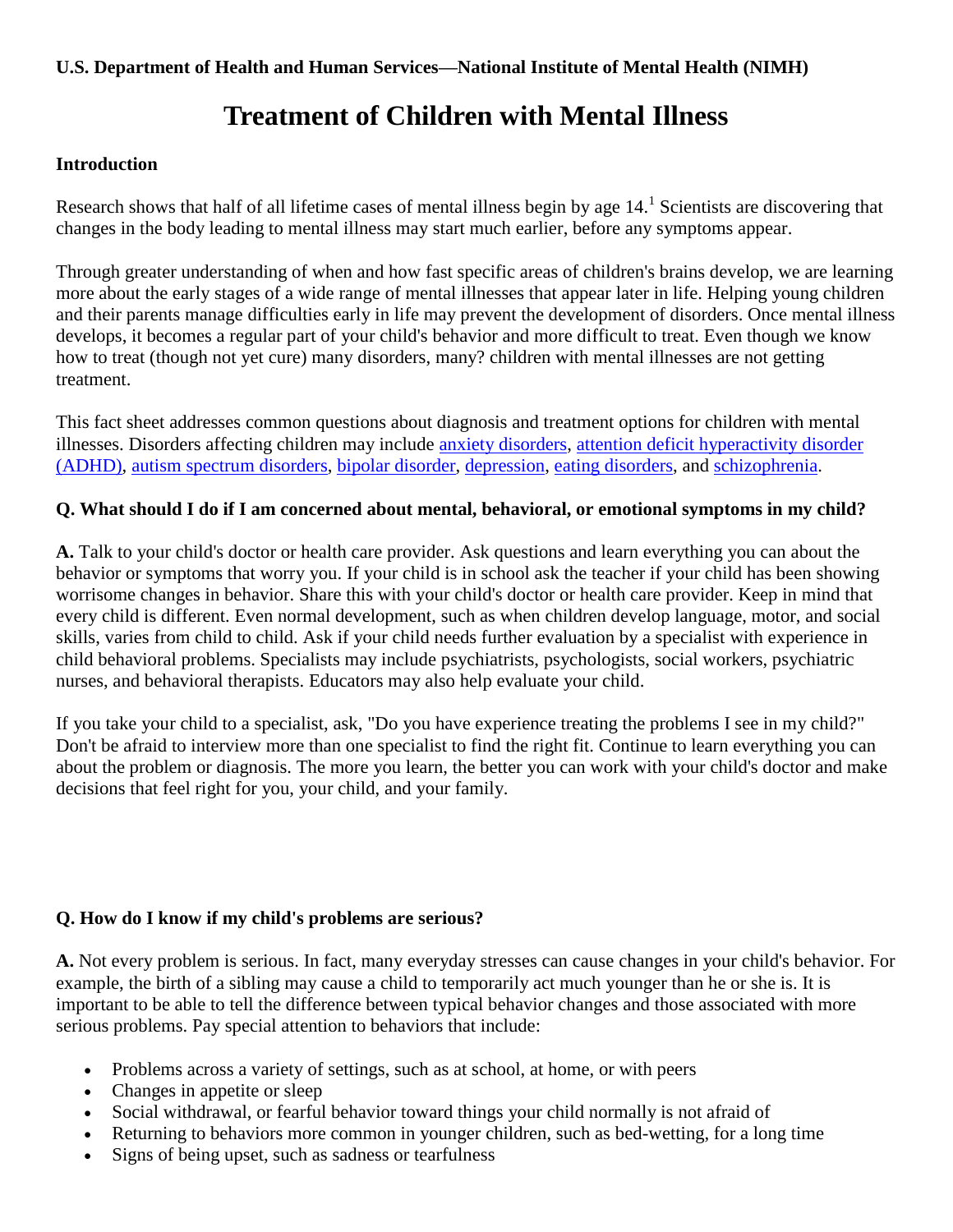- Signs of self-destructive behavior, such as head-banging, or a tendency to get hurt often
- Repeated thoughts of death.

#### **Q. Can symptoms be caused by a death in the family, illness in a parent, family financial problems, divorce, or other events?**

**A.** Yes. Every member of a family is affected by tragedy or extreme stress, even the youngest child. It's normal for stress to cause a child to be upset. Remember this if you see mental, emotional, or behavioral symptoms in your child. If it takes more than one month for your child to get used to a situation, or if your child has severe reactions, talk to your child's doctor.

Check your child's response to stress. Take note if he or she gets better with time or if professional care is needed. Stressful events are challenging, but they give you a chance to teach your child important ways to cope.

#### **Q. How are mental illnesses diagnosed in young children?**

**A.** Just like adults, children with mental illness are diagnosed after a doctor or mental health specialist carefully observes signs and symptoms. Some primary care physicians can diagnose your child themselves, but many will send you to a specialist who can diagnose and treat children.

Before diagnosing a mental illness, the doctor or specialist tries to rule out other possible causes for your child's behavior. The doctor will:

- Take a history of any important medical problems
- Take a history of the problem how long you have seen the problem as well as a history of your child's development
- Take a family history of mental disorders
- Ask if the child has experienced physical or psychological traumas, such as a natural disaster, or situations that may cause stress, such as a death in the family
- Consider reports from parents and other caretakers or teachers.

Very young children often cannot express their thoughts and feelings, so making a diagnosis can be challenging. The signs of a mental illness in a young child may be quite different from those in an older child or adult.

As parents and caregivers know, children are constantly changing and growing. Diagnosis and treatment must be viewed with these changes in mind. While some problems are short-lived and don't need treatment, others are ongoing and may be very serious. In either case, more information will help you understand treatment choices and manage the disorder or problem most effectively.

While diagnosing mental health problems in young children can be challenging, it is important. A diagnosis can be used to guide treatment and link your child's care to research on children with similar problems.

# **Q. Will my child get better with time?**

**A.** Some children get better with time. But other children need ongoing professional help. Talk to your child's doctor or specialist about problems that are severe, continuous, and affect daily activities. Also, don't delay seeking help. Treatment may produce better results if started early.

#### **Q. Are there treatment options for children?**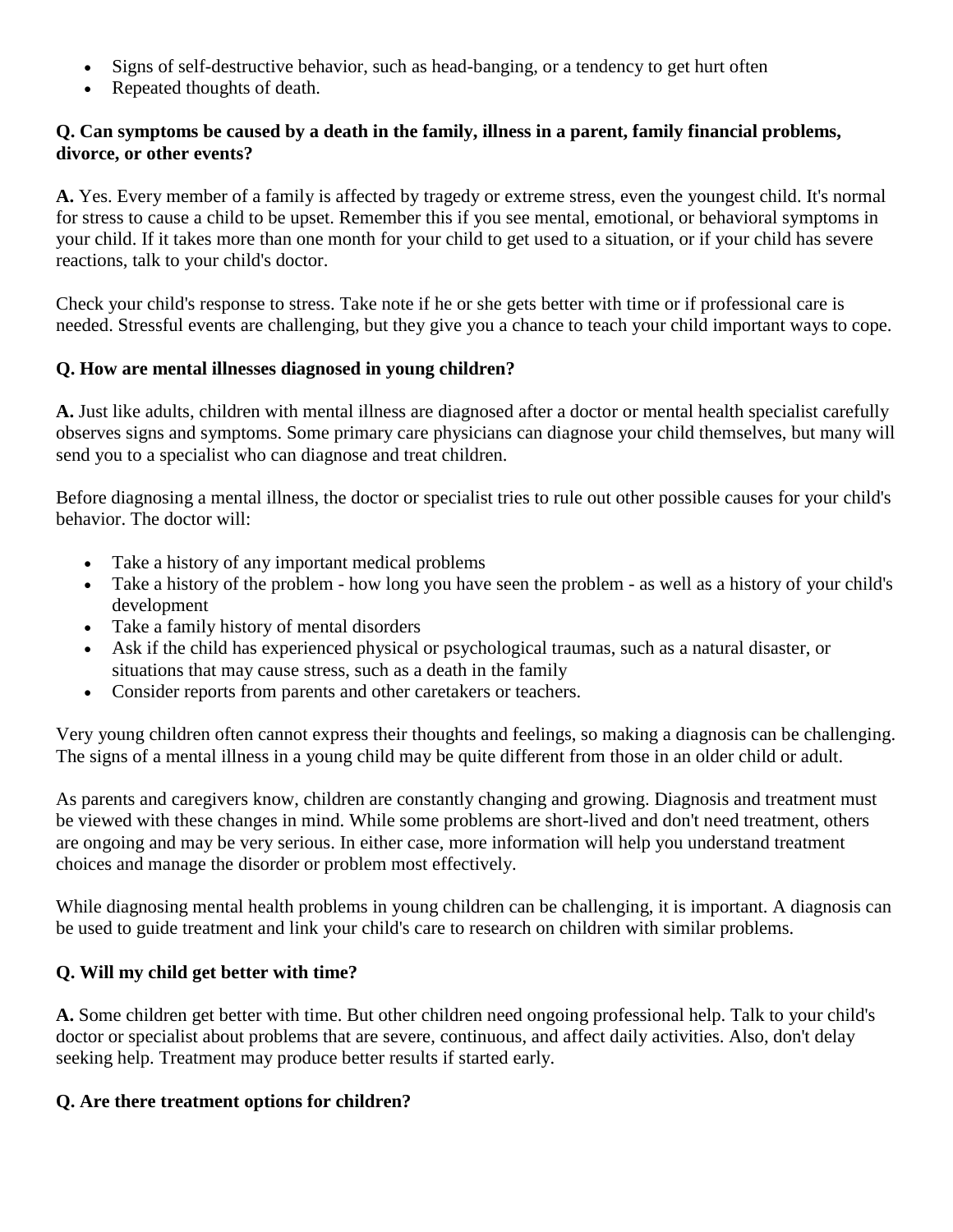**A.** Yes. Once a diagnosis is made, your child's specialist will recommend a specific treatment. It is important to understand the various treatment choices, which often include psychotherapy or medication. Talk about the options with a health care professional who has experience treating the illness observed in your child. Some treatment choices have been studied experimentally, and other treatments are a part of health care practice. In addition, not every community has every type of service or program.

#### **Q. What are psychotropic medications?**

**A.** Psychotropic medications are substances that affect brain chemicals related to mood and behavior. In recent years, research has been conducted to understand the benefits and risks of using psychotropics in children. Still, more needs to be learned about the effects of psychotropics, especially in children under six years of age. While researchers are trying to clarify how early treatment affects a growing body, families and doctors should weigh the benefits and risks of medication. Each child has individual needs, and **each child needs to be monitored closely while taking medications**.

# **Q. Are there treatments other than medications?**

**A.** Yes. Psychosocial therapies can be very effective alone and in combination with medications. Psychosocial therapies are also called "talk therapies" or "behavioral therapy," and they help people with mental illness change behavior. Therapies that teach parents and children coping strategies can also be effective.<sup>2</sup>

[Cognitive behavioral therapy \(CBT\)](http://www.nimh.nih.gov/health/topics/psychotherapies/index.shtml) is a type of psychotherapy that can be used with children. It has been widely studied and is an effective treatment for a number of conditions, such as depression, obsessivecompulsive disorder, and social anxiety. A person in CBT learns to change distorted thinking patterns and unhealthy behavior. Children can receive CBT with or without their parents, as well as in a group setting. CBT can be adapted to fit the needs of each child. It is especially useful when treating [anxiety disorders.](http://www.nimh.nih.gov/health/topics/anxiety-disorders/index.shtml)<sup>3</sup>

Additionally, therapies for ADHD are numerous and include behavioral parent training and behavioral classroom management. Visit the NIMH Web site for more information about therapies for [ADHD.](http://www.nimh.nih.gov/health/topics/attention-deficit-hyperactivity-disorder-adhd/index.shtml)

Some children benefit from a combination of different psychosocial approaches. An example is behavioral parent management training in combination with CBT for the child. In other cases, a combination of medication and psychosocial therapies may be most effective. Psychosocial therapies often take time, effort, and patience. However, sometimes children learn new skills that may have positive long-term benefits.

More information about treatment choices can be found in the [psychotherapies](http://www.nimh.nih.gov/health/topics/psychotherapies/index.shtml) and [medications](http://www.nimh.nih.gov/health/publications/mental-health-medications/index.shtml) sections of the NIMH Web site.

#### **Q. When is it a good idea to use psychotropic medications in young children?**

**A.** When the benefits of treatment outweigh the risks, psychotropic medications may be prescribed. Some children need medication to manage severe and difficult problems. Without treatment, these children would suffer serious or dangerous consequences. In addition, psychosocial treatments may not always be effective by themselves. In some instances, however, they can be quite effective when combined with medication.

Ask your doctor questions about the risks of starting and continuing your child on these medications. Learn everything you can about the medications prescribed for your child. Learn about possible side effects, some of which may be harmful. Know what a particular treatment is supposed to do. For example, will it change a specific behavior? If you do not see these changes while your child is taking the medication, talk to his or her doctor. Also, discuss the risks of stopping your child's medication with your doctor.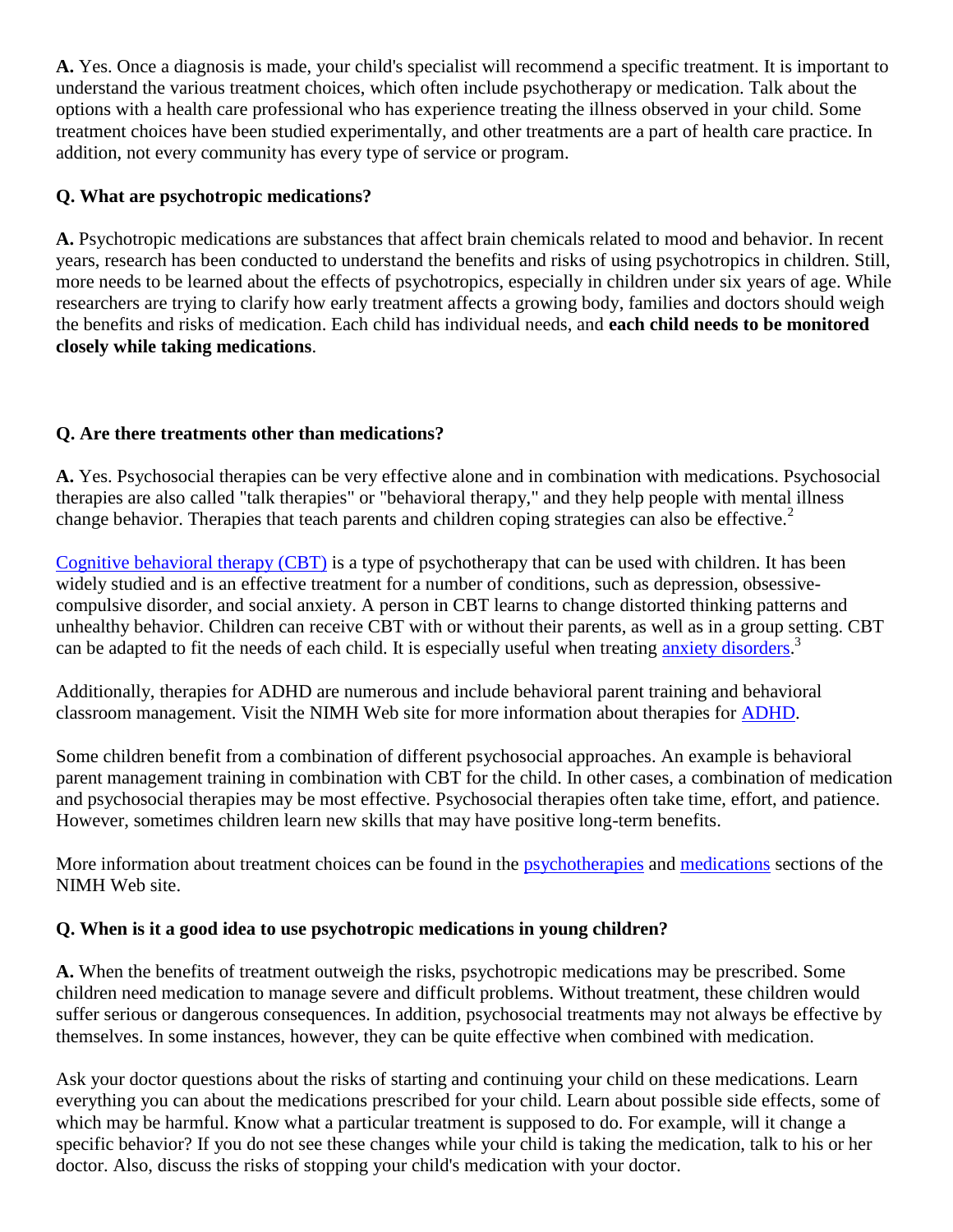#### **Q. Does medication affect young children differently than older children or adults?**

**A.** Yes. Young children handle medications differently than older children and adults. The brains of young children change and develop rapidly. Studies have found that developing brains can be very sensitive to medications. There are also developmental differences in how children metabolize - how their bodies process medications. Therefore, doctors should carefully consider the dosage or how much medication to give each child. Much more research is needed to determine the effects and benefits of medications in children of all ages. But keep in mind that serious untreated mental disorders themselves can harm brain development.

Also, it is important to avoid drug interactions. If your child takes medicine for asthma or cold symptoms, talk to your doctor or pharmacist. Drug interactions could cause medications to not work as intended or lead to serious side effects.

# **Q. How should medication be included in an overall treatment plan?**

**A.** Medication should be used with other treatments. It should not be the only treatment. Consider other services, such as family therapy, family support services, educational classes, and behavior management techniques. If your child's doctor prescribes medication, he or she should evaluate your child regularly to make sure the medication is working. Children need treatment plans tailored to their individual problems and needs.

#### **Q. What medications are used for which kinds of childhood mental disorders?**

**A.** Psychotropic medications include stimulants, antidepressants, anti-anxiety medications, antipsychotics, and mood stabilizers. Dosages approved by the U.S. Food and Drug Administration (FDA) for use in children depend on body weight and age. [NIMH's medications booklet](http://www.nimh.nih.gov/health/publications/mental-health-medications/index.shtml) describes the types of psychotropic medications and includes a chart that lists the ages for which each medication is FDA-approved. See the [FDA Web site](http://www.fda.gov/) for the latest information on medication approvals, warnings, and patient information guides.

# **Q. What does it mean if a medication is specifically approved for use in children?**

**A.** When the FDA approves a medication, it means the drug manufacturer provided the agency with information showing the medication is safe and effective in a particular group of people. Based on this information, the drug's label lists proper dosage, potential side effects, and approved age. Medications approved for children follow these guidelines.

Many psychotropic medications have not been studied in children, which means they have not been approved by the FDA for use in children. But doctors may prescribe medications as they feel appropriate, even if those uses are not included on the label. This is called "off-label" use. Research shows that off-label use of some medications works well in some children. Other medications need more study in children. In particular, the use of most psychotropic medications has not been adequately studied in preschoolers.

More studies in children are needed before we can fully know the appropriate dosages, how a medication works in children, and what effects a medication might have on learning and development.

# **Q. Why haven't many medications been tested in children?**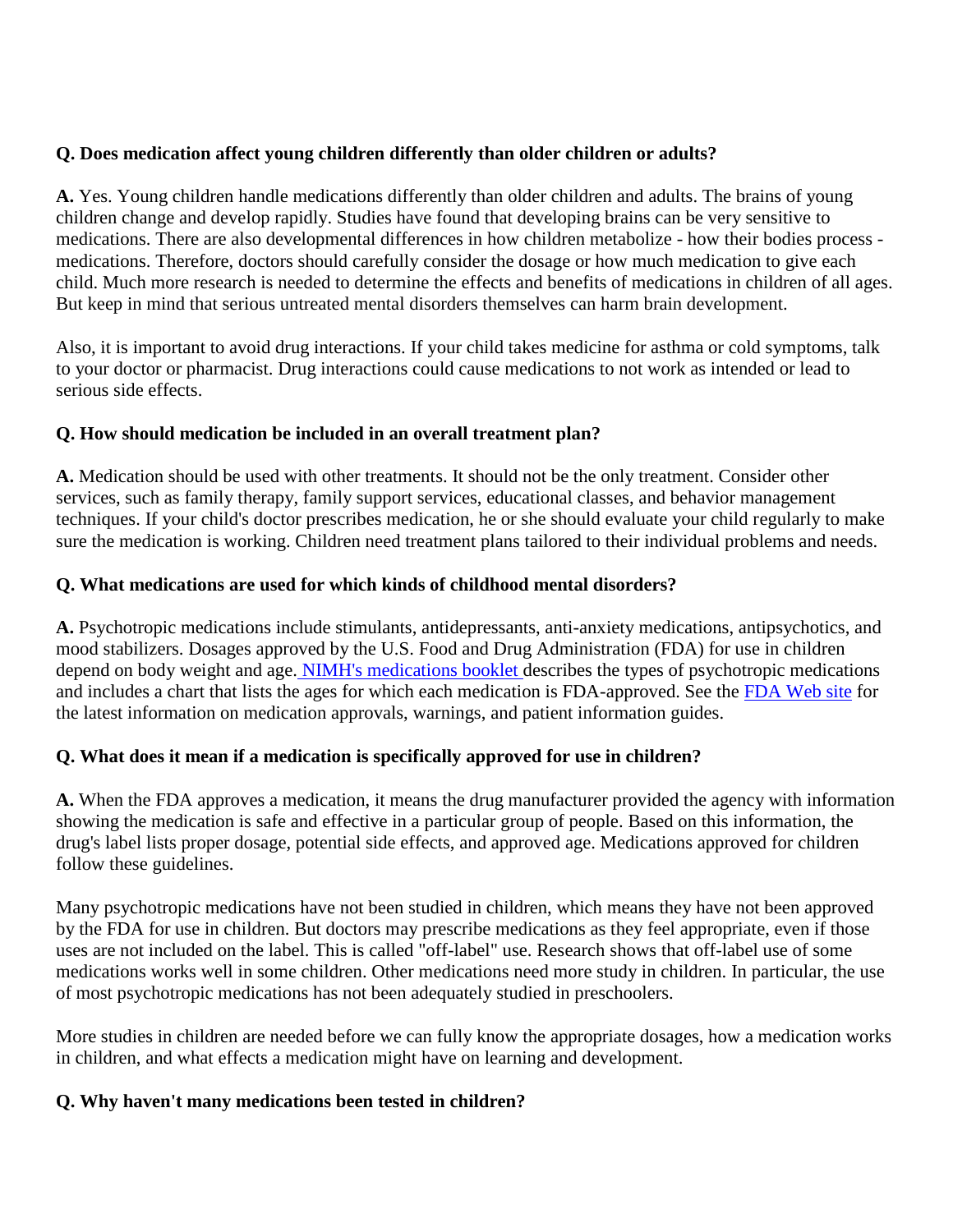**A.** In the past, medications were seldom studied in children because mental illness was not recognized in childhood. Also, there were ethical concerns about involving children in research. This led to a lack of knowledge about the best treatments for children. In clinical settings today, children with mental or behavioral disorders are being prescribed medications at increasingly early ages. The FDA has been urging that medications be appropriately studied in children, and Congress passed legislation in 1997 offering incentives to drug manufacturers to carry out such testing. These activities have helped increase research on the effects of medications in children.

There still are ethical concerns about testing medications in children. However, strict rules protect participants in research studies. Each study must go through many types of review before, and after it begins.

# **Q. How do I work with my child's school?**

**A.** If your child is having problems in school, or if a teacher raises concerns, you can work with the school to find a solution. You may ask the school to conduct an evaluation to determine whether your child qualifies for special education services. However, not all children diagnosed with a mental illness qualify for these services.

Start by speaking with your child's teacher, school counselor, school nurse, or the school's parent organization. These professionals can help you get an evaluation started. Also, each state has a Parent Training and Information Center and a Protection and Advocacy Agency that can help you request the evaluation. The evaluation must be conducted by a team of professionals who assess all areas related to the suspected disability using a variety of tools and measures.

# **Q. What resources are available from the school?**

**A.** Once your child has been evaluated, there are several options for him or her, depending on the specific needs. If special education services are needed, and if your child is eligible under the Individuals with Disabilities Education Act (IDEA), the school district must develop an "individualized education program" specifically for your child within 30 days.

If your child is not eligible for special education services, he or she is still entitled to "free appropriate public education," available to all public school children with disabilities under Section 504 of the Rehabilitation Act of 1973. Your child is entitled to this regardless of the nature or severity of his or her disability.

The U.S. Department of Education's Office for Civil Rights enforces [Section 504](http://www.ed.gov/about/offices/list/ocr/504faq.html) in programs and activities that receive Federal education funds. Visit [programs for children with](http://www.ed.gov/parents/needs/speced/edpicks.jhtml?src=ln) disabilities for more information.

# **Q. What special challenges can school present?**

**A.** Each school year brings a new teacher and new schoolwork. This change can be difficult for some children. Inform the teachers that your child has a mental illness when he or she starts school or moves to a new class. Additional support will help your child adjust to the change.

# **Q. What else can I do to help my child?**

**A.** Children with mental illness need guidance and understanding from their parents and teachers. This support can help your child achieve his or her full potential and succeed in school. Before a child is diagnosed, frustration, blame, and anger may have built up within a family. Parents and children may need special help to undo these unhealthy interaction patterns. Mental health professionals can counsel the child and family to help everyone develop new skills, attitudes, and ways of relating to each other.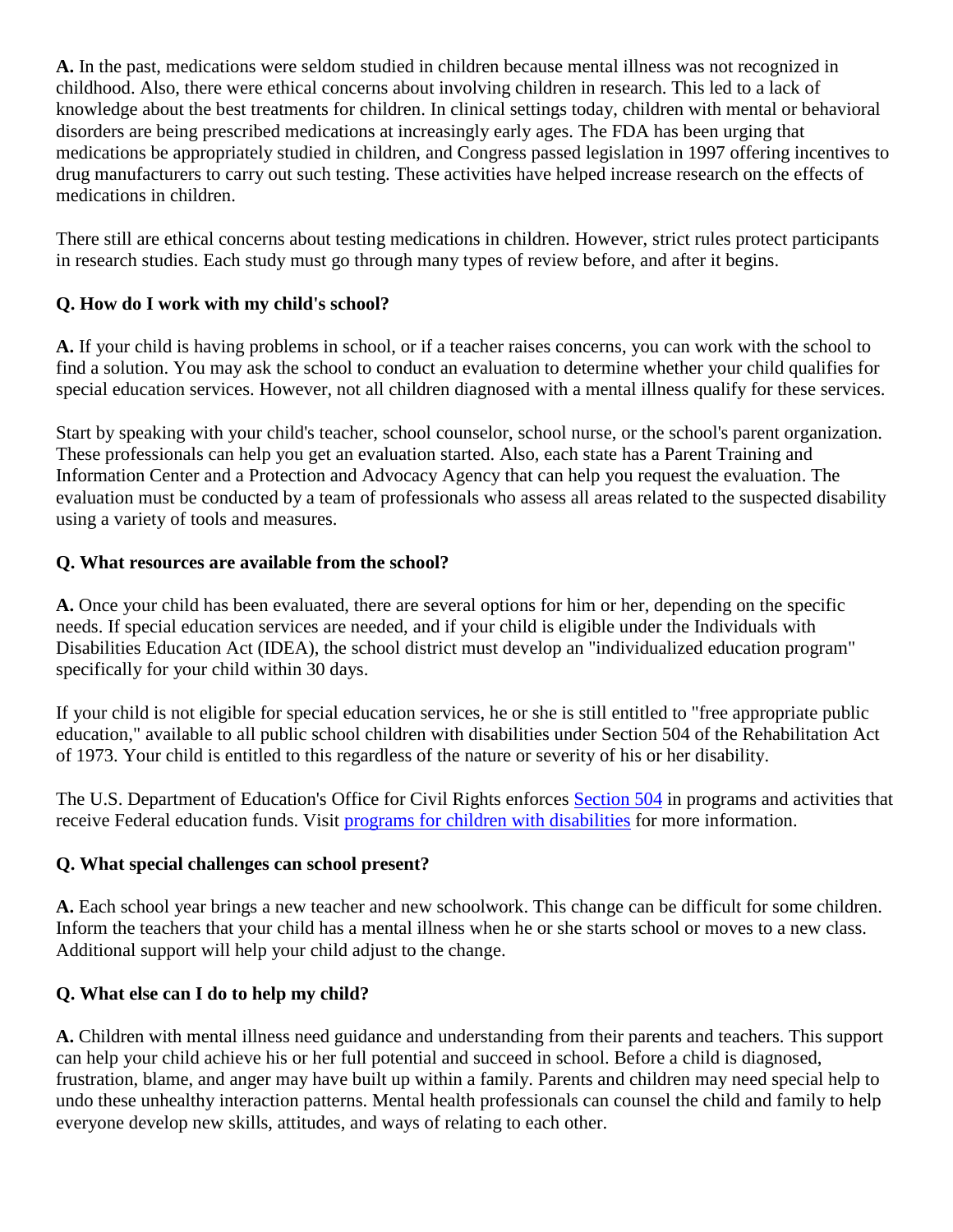Parents can also help by taking part in parenting skills training. This helps parents learn how to handle difficult situations and behaviors. Training encourages parents to share a pleasant or relaxing activity with their child, to notice and point out what their child does well, and to praise their child's strengths and abilities. Parents may also learn to arrange family situations in more positive ways. Also, parents may benefit from learning stressmanagement techniques to help them deal with frustration and respond calmly to their child's behavior.

Sometimes, the whole family may need counseling. Therapists can help family members find better ways to handle disruptive behaviors and encourage behavior changes. Finally, support groups help parents and families connect with others who have similar problems and concerns. Groups often meet regularly to share frustrations and successes, to exchange information about recommended specialists and strategies, and to talk with experts.

#### **Q. How can families of children with mental illness get support?**

**A.** Like other serious illnesses, taking care of a child with mental illness is hard on the parents, family, and other caregivers. Caregivers often must tend to the medical needs of their loved ones, and also deal with how it affects their own health. The stress that caregivers are under may lead to missed work or lost free time. It can strain relationships with people who may not understand the situation and lead to physical and mental exhaustion.

Stress from caregiving can make it hard to cope with your child's symptoms. One study shows that if a caregiver is under enormous stress, his or her loved one has more difficulty sticking to the treatment plan.<sup>4</sup> It is important to look after your own physical and mental health. You may also find it helpful to join a local support group.

#### **Q. Where can I go for help?**

**A.** If you are unsure where to go for help, ask your family doctor. Others who can help are listed below.

- Mental health specialists, such as psychiatrists, psychologists, social workers, or mental health counselors
- Health maintenance organizations
- Community mental health centers
- Hospital psychiatry departments and outpatient clinics
- Mental health programs at universities or medical schools
- State hospital outpatient clinics
- Family services, social agencies, or clergy
- Peer support groups
- Private clinics and facilities
- Employee assistance programs
- Local medical and/or psychiatric societies.

You can also check the phone book under "mental health," "health," "social services," "hotlines," or "physicians" for phone numbers and addresses. An emergency room doctor can also provide temporary help and can tell you where and how to get further help.

More information on mental health is at the [NIMH Web site.](http://www.nimh.nih.gov/) For the latest information on medications, see the [U.S. Food and Drug Administration](http://www.fda.gov/) website.

#### **Citations**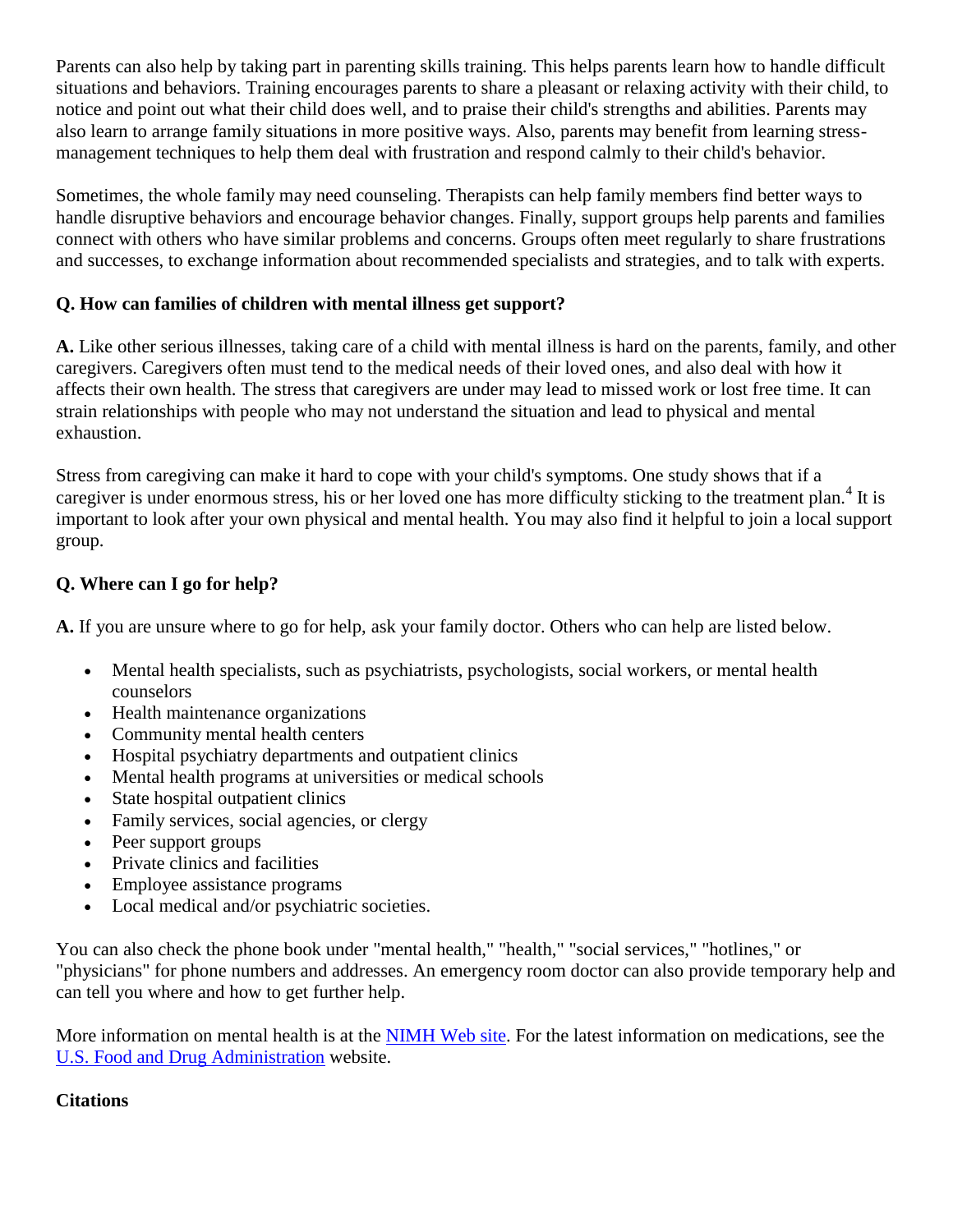1. Kessler RC, Chiu WT, Demler O, Merikangas KR, Walters EE. Prevalence, severity, and comorbidity of 12 month DSM-IV disorders in the National Comorbidity Survey Replication. *Arch Gen Psychiatry*. 2005 Jun;62(6):617-27.

2. Silverman WK, Hinshaw SP. The Second Special Issue on Evidence-Based Psychosocial Treatments for Children and Adolescents: A Ten-Year Update. *J Clin Child Adolesc Psychol*. 2008 Jan-Mar;37(1).

3. Silverman WK, Hinshaw SP. The Second Special Issue on Evidence-Based Psychosocial Treatments for Children and Adolescents: A Ten-Year Update. *J Clin Child Adolesc Psychol*. 2008 Jan-Mar;37(1).

4. Perlick DA, Rosenheck RA, Clarkin JF, Maciejewski PK, Sirey J, Struening E, Link BG. Impact of family burden and affective response on clinical outcome among patients with bipolar disorder. *Psychiatr Serv*. 2004 Sep; 55(9): 1029-35.

# **Reprints:**

This publication is in the public domain and may be reproduced or copied without permission from NIMH. We encourage you to reproduce it and use it in your efforts to improve public health. Citation of the National Institute of Mental Health as a source is appreciated. However, using government materials inappropriately can raise legal or ethical concerns, so we ask you to use these guidelines:

- NIMH does not endorse or recommend any commercial products, processes, or services, and our publications may not be used for advertising or endorsement purposes.
- NIMH does not provide specific medical advice or treatment recommendations or referrals; our materials may not be used in a manner that has the appearance of such information.
- NIMH requests that non-Federal organizations not alter our publications in ways that will jeopardize the integrity and "brand" when using the publication.
- Addition of non-Federal Government logos and Web site links may not have the appearance of NIMH endorsement of any specific commercial products or services or medical treatments or services.

If you have questions regarding these guidelines and use of NIMH publications, please contact the NIMH Information Center at 1-866-615-6464 or e-mail at [nimhinfo@nih.gov.](mailto:nimhinfo@nih.gov)

The photos in this publication are of models and are used for illustrative purposes only.

# **For more information about children and mental health**

Visit the National Library of Medicine's [MedlinePlus,](http://medlineplus.gov/) and [En Español](http://medlineplus.gov/spanish)

For information on [NIMH supported clinical trials,](http://www.nimh.nih.gov/health/trials/index.shtml) the [Clinical trials at NIMH](http://patientinfo.nimh.nih.gov/) in Bethesda, MD or visit the National Library of Medicine [Clinical Trials Database](http://www.clinicaltrials.gov/)

Information from NIMH is available in multiple formats. You can browse online, download documents in PDF, and order materials through the mail. Check the [NIMH Web site](http://www.nimh.nih.gov/) for the latest information on this topic and to order publications. If you do not have Internet access please contact the NIMH Information Resource Center at the numbers listed below.

# **National Institute of Mental Health**

Science Writing, Press & Dissemination Branch 6001 Executive Boulevard Room 8184, MSC 9663